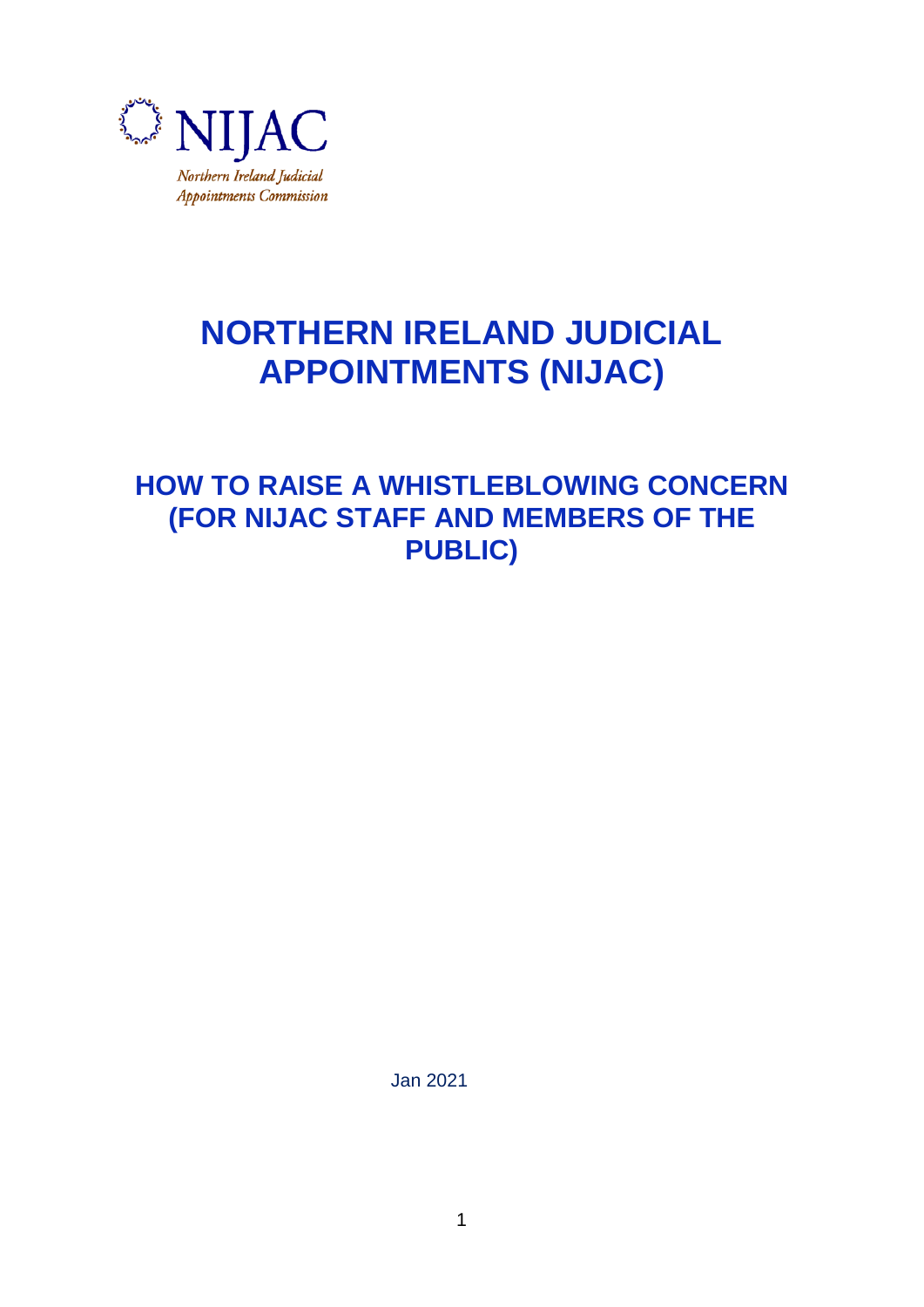# **Contents**

| <b>Section</b>          | <b>Title</b>                                                                          | Page |
|-------------------------|---------------------------------------------------------------------------------------|------|
| 1                       | <b>Introduction</b>                                                                   | 3    |
| $\overline{2}$          | <b>Types of Whistleblowing Concern</b><br>covered                                     | 3    |
| $\mathbf{3}$            | <b>Raising a Whistleblowing Concern:</b><br><b>Members of Staff</b>                   | 6    |
| $\overline{\mathbf{4}}$ | <b>Raising a Whistleblowing Concern:</b><br><b>External (Members of the Public)</b>   | 9    |
| 5                       | <b>Handling a Whistleblowing Concern</b>                                              | 11   |
| 6                       | <b>External Disclosures</b>                                                           | 12   |
|                         | <b>Annex 1</b><br>How do I raise a concern?                                           | 14   |
|                         | Annex 2 Form to be completed when<br>raising a Public Interest disclosure<br>concern. | 15   |
|                         | Annex 3 Flowchart for raising a<br><b>Whistleblowing concern</b>                      | 16   |
|                         | <b>Annex 4 Contact details when raising</b><br>a Whistleblowing concern.              | 17   |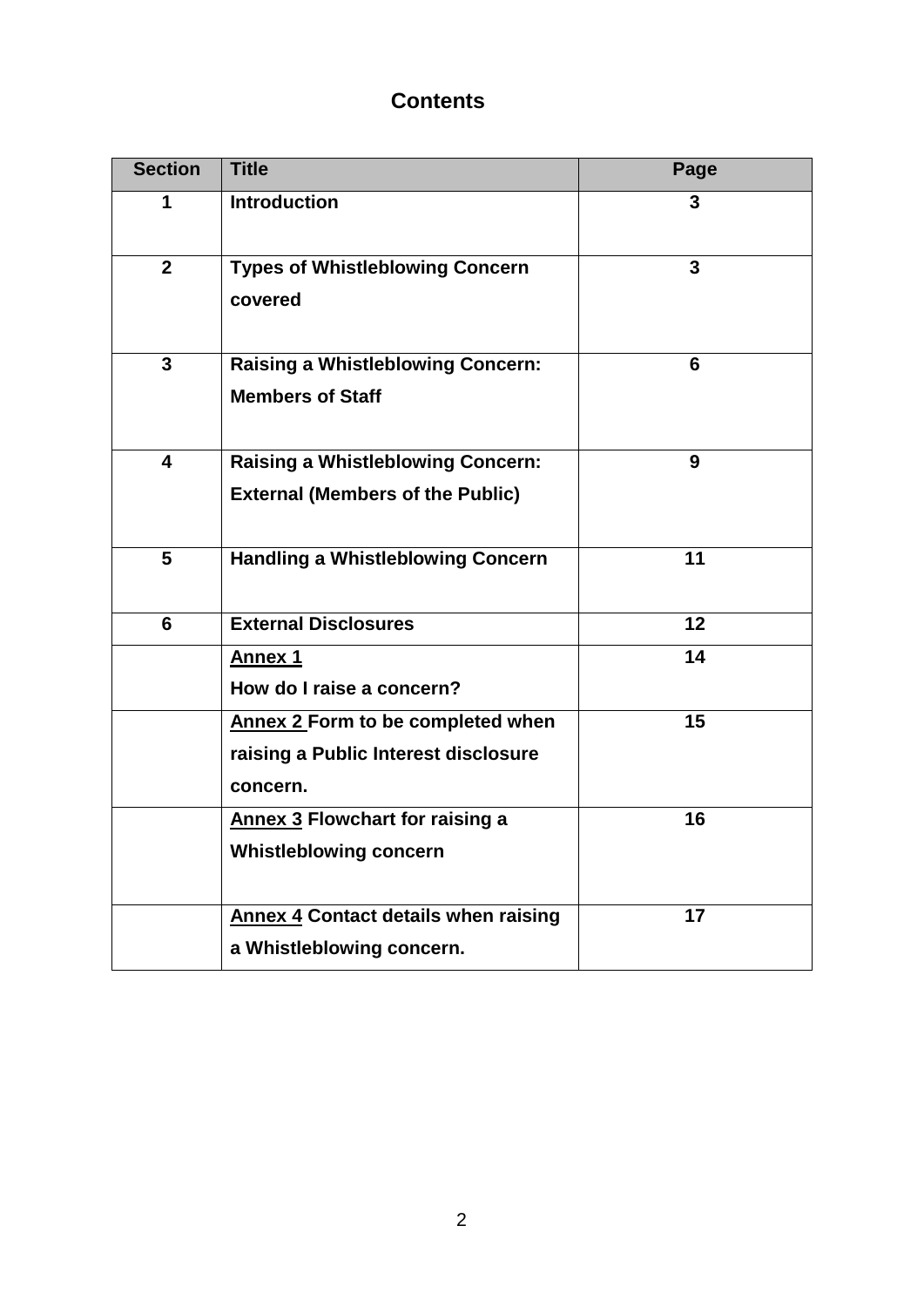#### **1. Introduction**

- 1.1 The Northern Ireland Judicial Appointments Commission (NIJAC) is committed to the highest possible standards of openness and accountability in the delivery of its services. The purpose of this guidance is:
	- To reassure staff that they can raise genuine concerns about potential wrongdoing in confidence, through a clear internal reporting process, without putting their position at risk; and
	- To provide arrangements through which anyone who is not a member of staff (for example NIJAC Board members, NIJAC Independent members, applicants for Judicial Office, external contractors, external stakeholders, members of the public or employees or workers in external organisations or their representatives) can raise concerns about the proper conduct of public business by NIJAC.
- 1.2 The sections overleaf explain the types of concerns covered by the NIJAC Whistleblowing Policy, how NIJAC staff members and members of the public can raise a concern and how these concerns will be managed by NIJAC.

## **2. Types of Whistleblowing Concern Covered**

- 2.1 All of us at one time or another may have concerns about what is happening at work. A whistleblowing concern is about a **risk, malpractice or wrongdoing that affects other**s. It could be something which adversely affects other staff, the Department and/or its sponsored bodies, and/or the public.
- 2.2 A simple way to establish whether your concern falls under the whistleblowing policy is to consider the nature of the concern. If the concern refers to 'others' e.g. NIJAC, other staff, clients, the wider public, then it is a whistleblowing concern. If the concern relates to you as an individual 'self' e.g. a personal grievance about terms of employment, pay, unfair treatment – this is not a whistleblowing concern and should be raised in line with NIJAC'S Employee Grievance Policy. Consequently, personal grievances or dissatisfaction in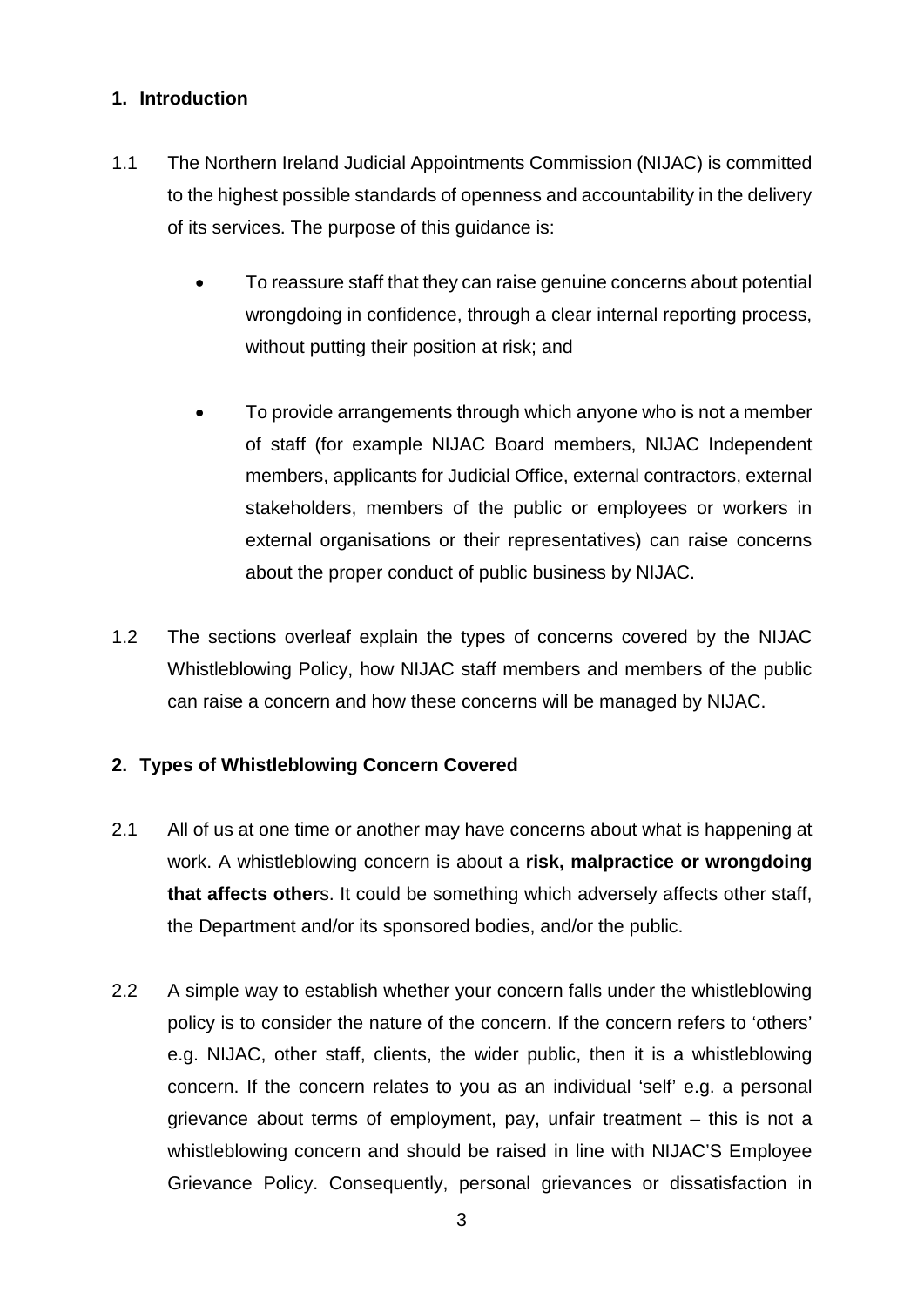respect of employment issues are not covered by whistleblowing, unless an employee's particular case is in the public interest. Generally a whistle blower has no self interest in the issue being raised, however each whistleblowing concern should be considered on a case by case basis to determine whether it fits within the 'whistleblowing' classification.

- 2.3 Similarly, whistleblowing does not cover complaints about NIJAC's performance or standards of service, for which separate procedures exist. These are set out in the NIJAC Complaints Procedure located at [NIJAC](https://www.nijac.gov.uk/sites/nijac/files/media-files/Complaints%20Policy%20130217%20%28Updated%20260618%20DPA%202018%29.pdf)  [Complaints Policy and Procedure](https://www.nijac.gov.uk/sites/nijac/files/media-files/Complaints%20Policy%20130217%20%28Updated%20260618%20DPA%202018%29.pdf)
- 2.4 A full list of the types of concern covered by the Whistleblowing arrangements is detailed in the Public Interest Disclosure (NI) Order 1998 [The Public Interest](http://www.legislation.gov.uk/nisi/1998/1763/contents)  [Disclosure \(Northern Ireland\) Order 1998.](http://www.legislation.gov.uk/nisi/1998/1763/contents)
- 2.5 Types of whistleblowing concern could include, but are not restricted to:
	- A criminal offence/unlawful act;
	- The endangering of an individual's health and safety;
	- Failing to safeguard personal and/or sensitive information;
	- Poor value for money;
	- Fraud and corruption (including bribery);
	- Maladministration (e.g. not adhering to procedures); and
	- The unauthorised use of public funds.
- 2.6 Actual examples of the types of concerns previously raised by whistle blowers, include: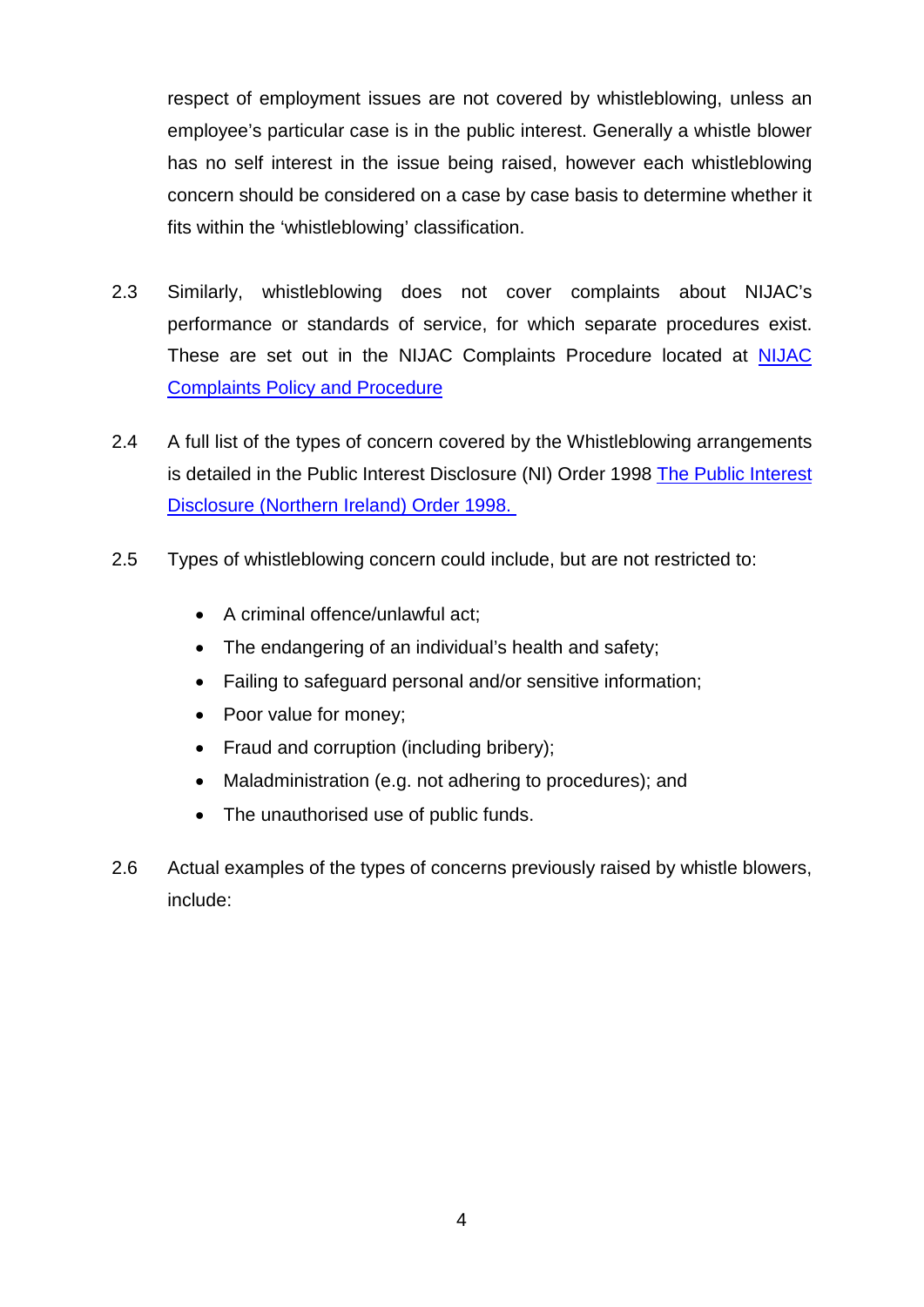| A finance manager<br>raising concerns<br>about another<br>manager's<br>fraudulent use of an<br>employer's credit<br>card          | A teacher raising<br>concerns about poor<br>value for money and<br>poor service in<br>relation to his<br>school's new IT<br>system    |
|-----------------------------------------------------------------------------------------------------------------------------------|---------------------------------------------------------------------------------------------------------------------------------------|
| An employee raising<br>concerns about<br>abuse of position<br>and misuse of public<br>funds by a director<br>in a local authority | An employee in a<br>local authority<br>leisure centre raising<br>concerns about a<br>colleague's abuse of<br>overtime<br>arrangements |

2.7 It will always be assumed that concerns have been raised in good faith unless there is evidence to the contrary. If it becomes apparent that an accusation was deliberately false, or vexatious, and not due to a misunderstanding or genuine mistake, it will be treated as a serious matter which may result in disciplinary action.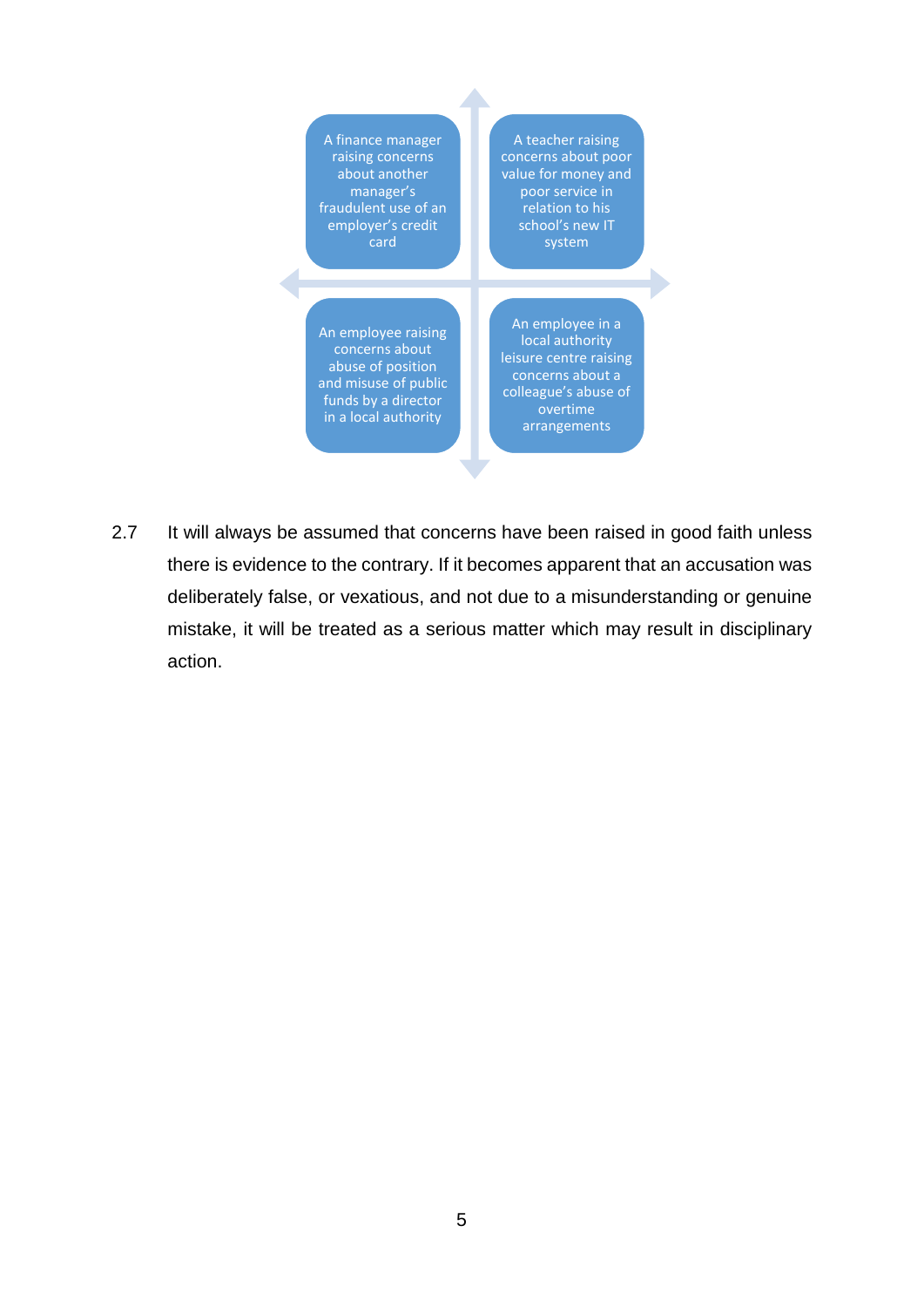#### **3. Raising a Whistleblowing Concern: Members of Staff**

- 3.1 The Public Interest Disclosure (NI) Order 1998 provides protection for **employees** who raise concerns.
- 3.2 Staff should usually raise concerns by talking to their line manager or someone else within the line management chain. Managers should handle concerns in accordance with the separate document 'NIJAC Staff Guidance for handling Whistleblowing concerns'.
- 3.3 In raising a concern you should be aware that:
	- You are not required to have formal evidence before raising a concern, only a reasonable suspicion of wrongdoing;
	- You are a witness to a potential wrongdoing and are merely relaying that information to your employer; and
	- It is the responsibility of your employer to use the information you provide to investigate the issue raised.
- 3.4 If for any reason, raising a concern with your line manager or someone else within the line management chain would be difficult you can raise the matter with the NIJAC Director of Director of Finance and Corporate Services as detailed below.

Duncan Greer, Director of Finance and Corporate Services Headline Building, 10-14 Victoria Street Belfast, BT1 3GG Ext. 69119 or 02890569110 Email: [Duncan.Greer@nijac.gov.uk](mailto:Duncan.Greer@nijac.gov.uk)

3.5 If for any reason, raising a concern with Director of Director of Finance and Corporate Services would be difficult you can raise the matter with the NIJAC Chief Executive as detailed below.

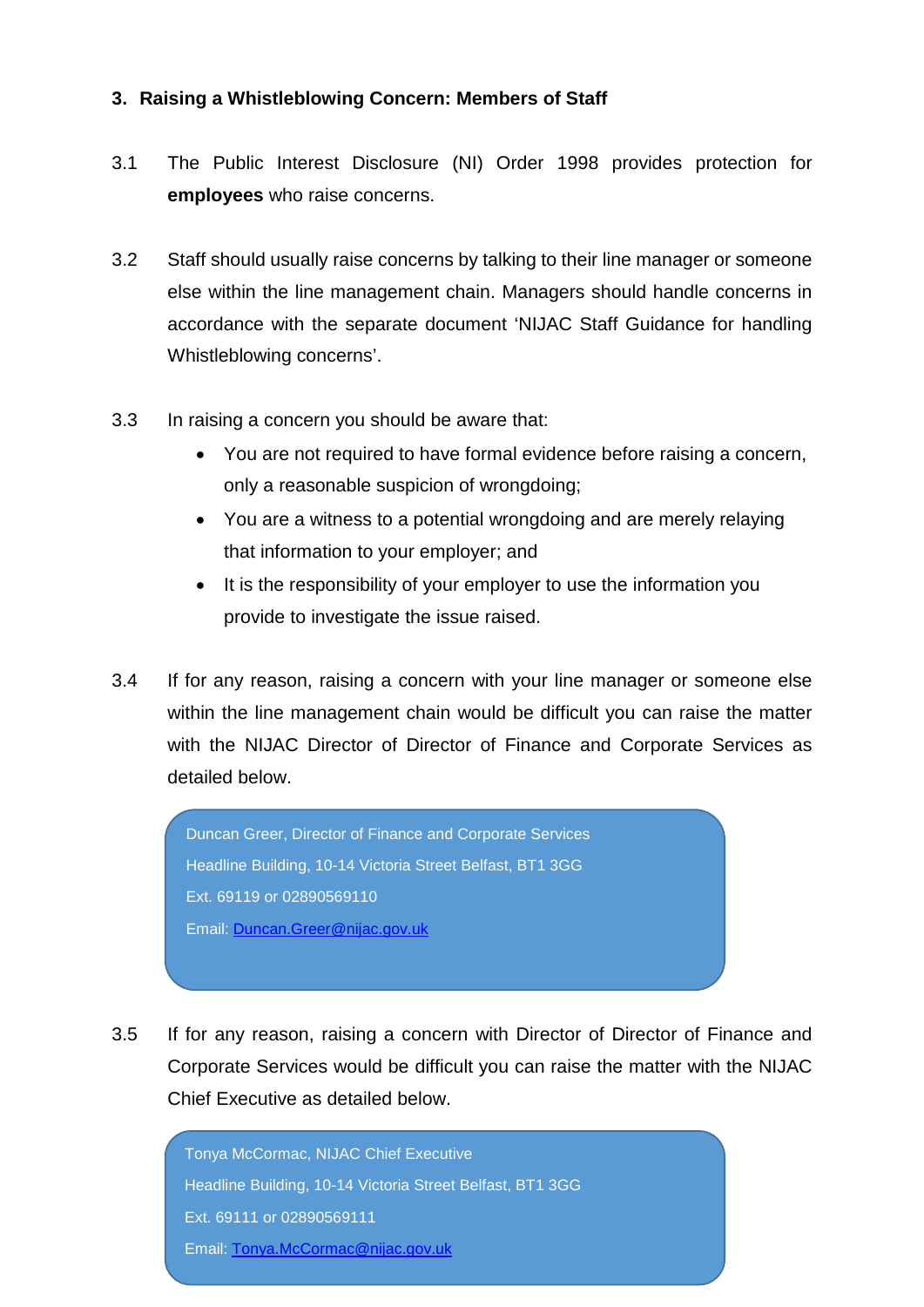3.6 If for any reason, raising a concern with the Chief Executive would be difficult you can raise the matter with the Chair of NIJAC as detailed below.

> The Lady Chief Justice **The Rt Honourable Dame Siobhan Keegan**  The Lady Chief Justice of Northern Ireland Royal Courts of Justice Chichester Street **Belfast** BT1 3JF Email: [skeegan.rcj@judiciaryni.uk](mailto:skeegan.rcj@judiciaryni.uk)

3.7 If for any reason, raising a concern with the Chair would be difficult you can raise the matter with the Board member designated as the NIJAC Whistleblowing Champion as detailed below.



3.8 If you would prefer to report your concerns to someone outside of NIJAC you can contact NIJAC's sponsor Department –The Executive Office (TEO) or TEO's dedicated confidential email inbox managed by TEO's Corporate Governance Branch as follows:

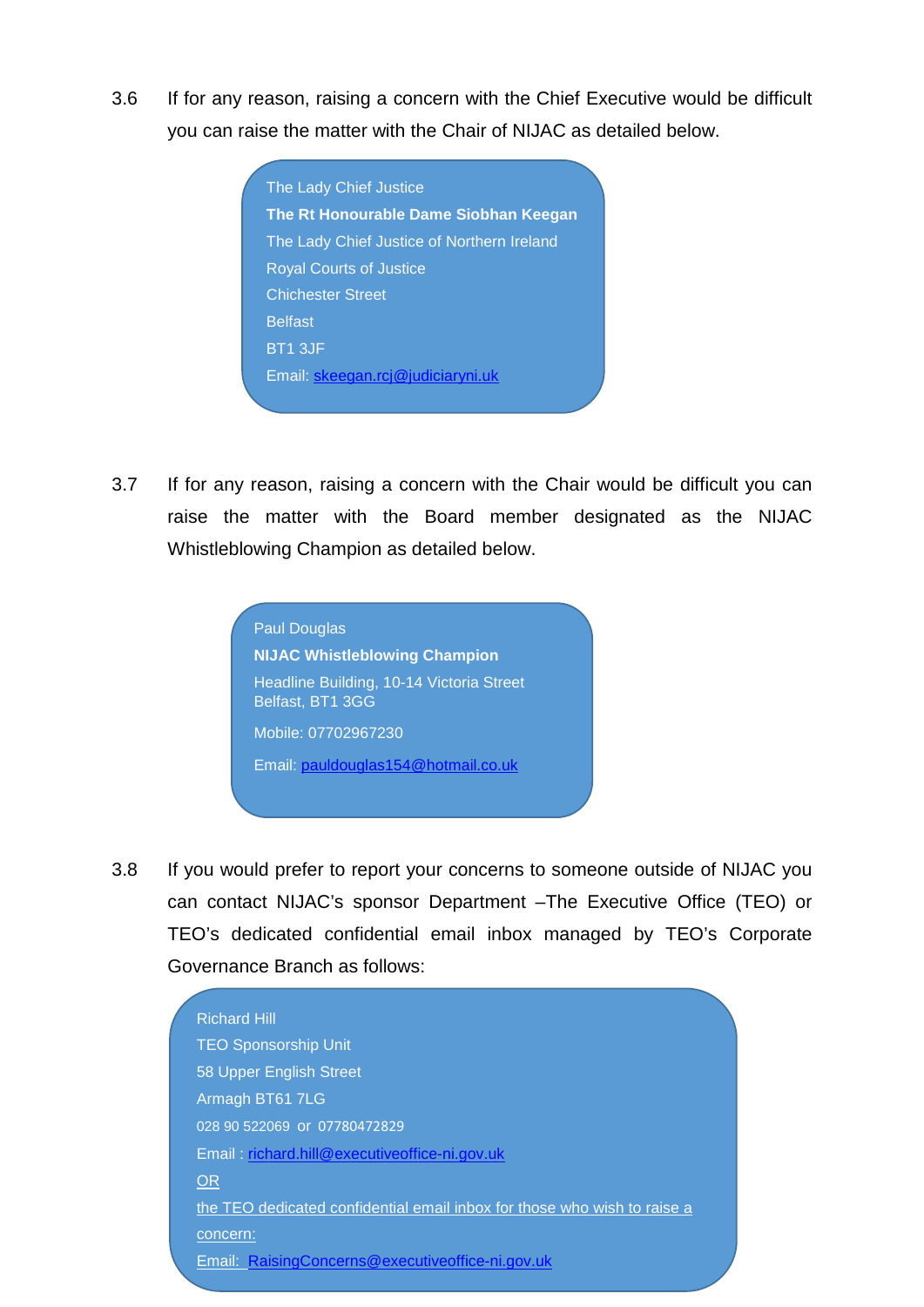3.9 If you are unsure whether or how to raise a concern or you want confidential advice at any stage, you may contact the independent charity Protect on 020 3117 2520 or click on: [Protect .](https://protect-advice.org.uk/contact-protect-advice-line/)

Protect staff can talk you through your options and help you raise a concern about malpractice at work. Alternatively you could contact the appropriate regulator such as the Northern Ireland Audit Office or the Health and Safety Executive of Northern Ireland.

See **Annex 4** for relevant contact details.

3.10 **Annex 2** to this guidance includes a template that should be used to raise a concern. A flow diagram is attached at **Annex 3,** summarising the process for staff raising a whistleblowing concern.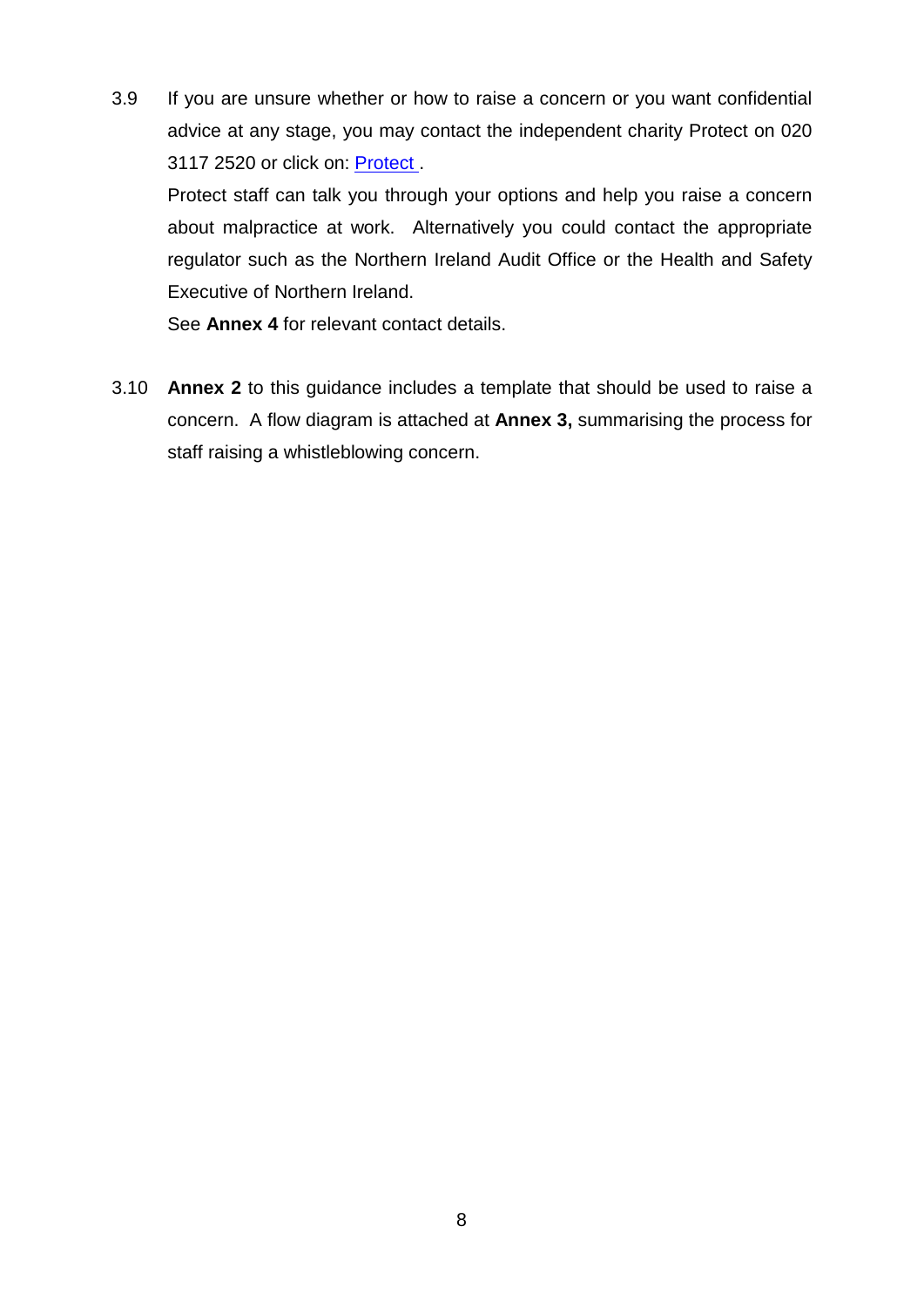- 4. **Raising a Whistleblowing Concern: External (including NIJAC Board members, NIJAC Independent members, applicants for Judicial Office external contractors, external stakeholders, members of the public or employees or workers in external organisations or their representatives).**
- 4.1 While the Public Interest Disclosure (NI) Order 1998 applies to workers (as defined in the Order) NIJAC will endeavour, as far as possible, to apply the same principles in respect of concerns raised by **non-staff members**. Concerns raised will be treated in the strictest confidence. Where concerns lead to criminal proceedings, you may also be required to give evidence in a court of law. If you are not a member of NIJAC staff (for example a NIJAC Board member, a NIJAC Independent member, an applicant for Judicial Office, an external contractor, an external stakeholder, a member of the public or an employee or worker in an external organisation or their representative etc.) you can raise your concern orally or in writing to the NIJAC Director of Finance and Corporate Services or the NIJAC Chief Executive. The details are as follows:

 or Duncan Greer, NIJAC Director of Finance and Corporate Services Headline Building, 10-14 Victoria Street Belfast, BT1 3GG Ext. 69119 or 02890569110 Email: [Duncan.Greer@nijac.gov.uk](mailto:Duncan.Greer@nijac.gov.uk) Tonya McCormac, NIJAC Chief **Executive** Headline Building, 10-14 Victoria Street Belfast, BT1 3GG Ext. 69111 or 02890569111 Email: [Tonya.McCormac@nijac.gov.uk](mailto:Tonya.McCormac@nijac.gov.uk)

4.2 If for any reason, raising a concern with the Director of Finance and Corporate Services or the Chief Executive would be difficult you can raise the matter with the Chair of NIJAC as detailed below.

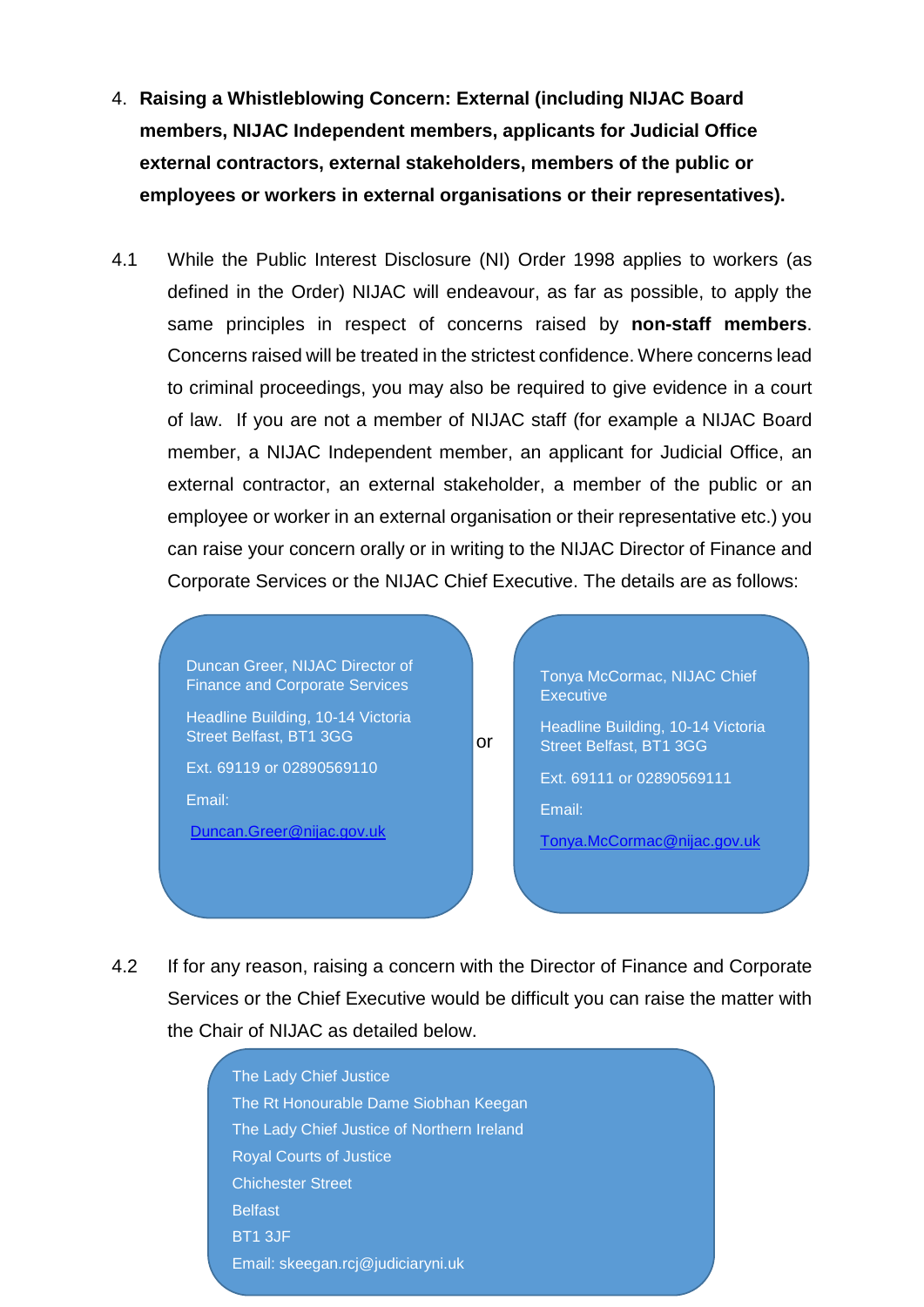4.3 If for any reason, raising a concern with the Chair would be difficult you can raise the matter with the Board member designated as the NIJAC Whistleblowing Champion as detailed below.

> Paul Douglas **NIJAC Whistleblowing Champion** Headline Building, 10-14 Victoria Street Belfast, BT1 3GG Mobile: 07702967230 Email: pauldouglas154@hotmail.co.uk

4.4 If you would prefer to report your concerns to someone outside of NIJAC you can contact NIJAC's sponsor Department –The Executive Office (TEO) or TEO's dedicated confidential email inbox managed by TEO's Corporate Governance Branch as follows:



4.5 If you are unsure whether or how to raise a concern or you want confidential advice at any stage, you may contact the independent charity Protect on 020 3117 2520 or click on: [Protect](https://protect-advice.org.uk/contact-protect-advice-line/) 

Protect staff can talk you through your options and help you raise a concern about malpractice at work. Alternatively you could contact the appropriate regulator such as the Northern Ireland Audit Office or the Health and Safety Executive of Northern Ireland.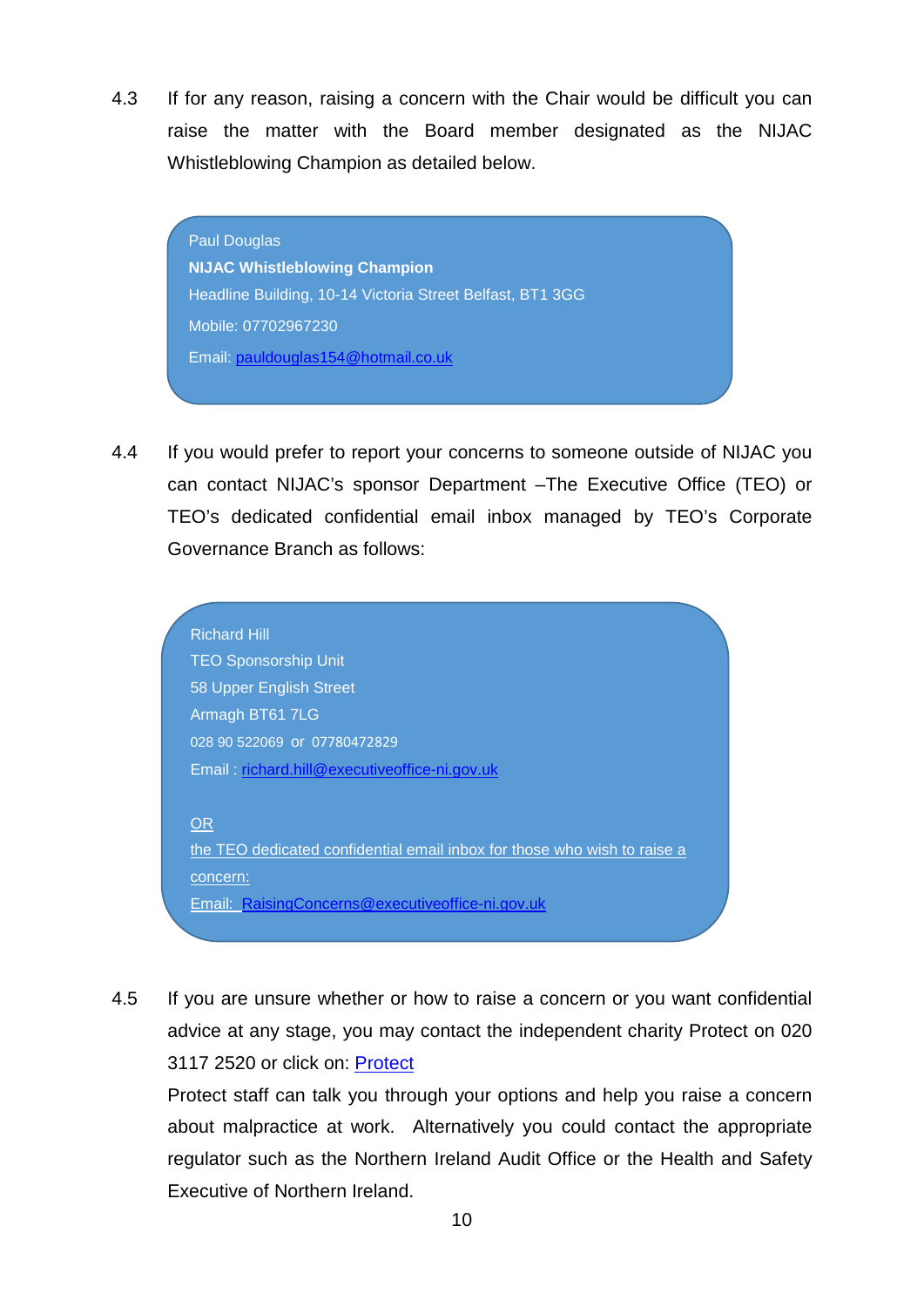See **Annex 4** for relevant contact details.

4.6 **Annex 2** to this guidance includes a template that should be used to raise a concern. A flow diagram is attached at **Annex 3**, summarising the process for staff raising a whistleblowing concern.

#### **5. Handling a Whistleblowing Concern**

- 5.1 Be assured that all concerns raised will be taken seriously and investigated appropriately. Information and documentation relating to your concern will be restricted in order to protect the identity of all those involved, including those against whom the concerns are made.
- 5.2 If your concern has not been submitted anonymously, NIJAC (or TEO as appropriate) will:
	- Formally acknowledge receipt of your concern;
	- Formally notify you of who will be investigating your concern;
	- Offer you the opportunity of a meeting to fully discuss the issue;
	- Respect your confidentiality where this has been requested. Confidentiality should not be breached unless required by law;
	- Take steps to ensure that you have appropriate support and advice;
	- Agree a timetable for feedback. If this cannot be adhered to, NIJAC will let you know;
	- Provide you with as much feedback as it properly can; and
	- Take appropriate and timely action against anyone who victimises you.
- 5.3 If you choose to raise your concern **anonymously**, it will be much more difficult for us to look into the matter, to protect your position, or to give you feedback. Accordingly, while we will consider anonymous reports, these arrangements are not well suited to deal with concerns raised anonymously. Disadvantages of raising a concern anonymously include: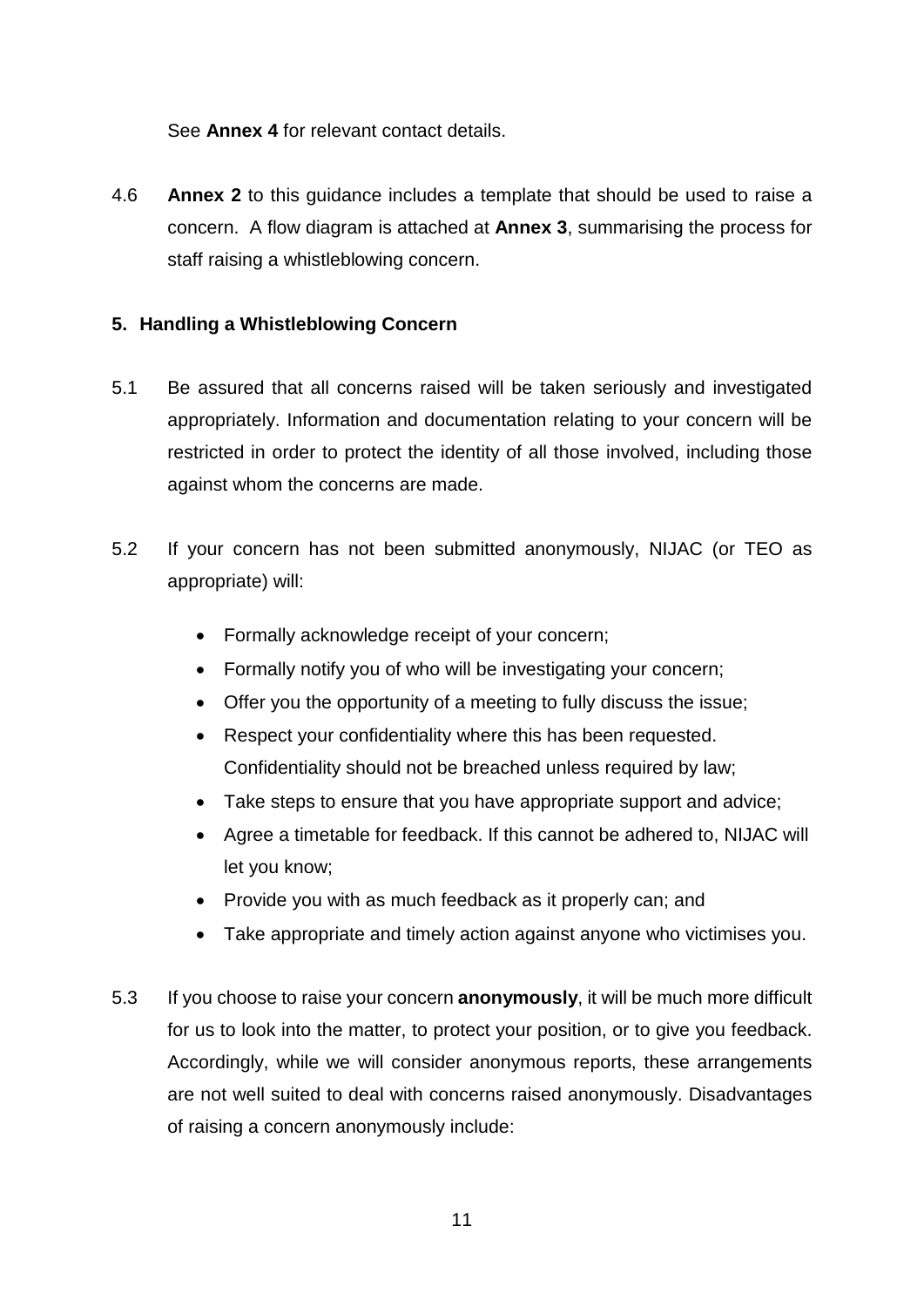- Detailed investigations may be more difficult, or even impossible, to progress if you choose to remain anonymous and cannot be contacted for further information;
- The information and documentation you provide may not easily be understood and may need clarification or further explanation;
- There is a chance that the documents you provide might reveal your identity;
- It may not be possible to remain anonymous throughout an in-depth investigation; and
- It may be difficult to demonstrate to a tribunal any detriment you have suffered as a result of raising a concern.
- 5.4 If you decide to reveal your identity to NIJAC/TEO during the process, your confidentiality will be protected, as far as possible. However, it may not always be possible to maintain confidentiality if this impedes the investigation. In such circumstances, we will consult with you in order to seek your informed consent to progress the case.
- 5.5 **If you are not satisfied with how with your concern has been dealt with you should again refer to the contacts in Annex 3 and raise the matter at the most appropriate level either internally or externally to NIJAC/TEO or other contact from Annex 4.**
- 5.6 **If your confidentiality is not protected and you suffer detrimentally as a result or if you consider you have been treated unfairly after raising a concern you should again refer to the contacts in Annex 3 and raise the matter at the most appropriate level.**
- 5.7 **Alternatively you can raise your concern with the independent charity Protect or the appropriate regulator such as the Northern Ireland Audit Office or the Health and Safety Executive of Northern Ireland –see contact points at Annex 4.**
- 5.8 **If your confidentiality is not protected and you suffer detrimentally as a result or if you consider you have been treated unfairly after raising a**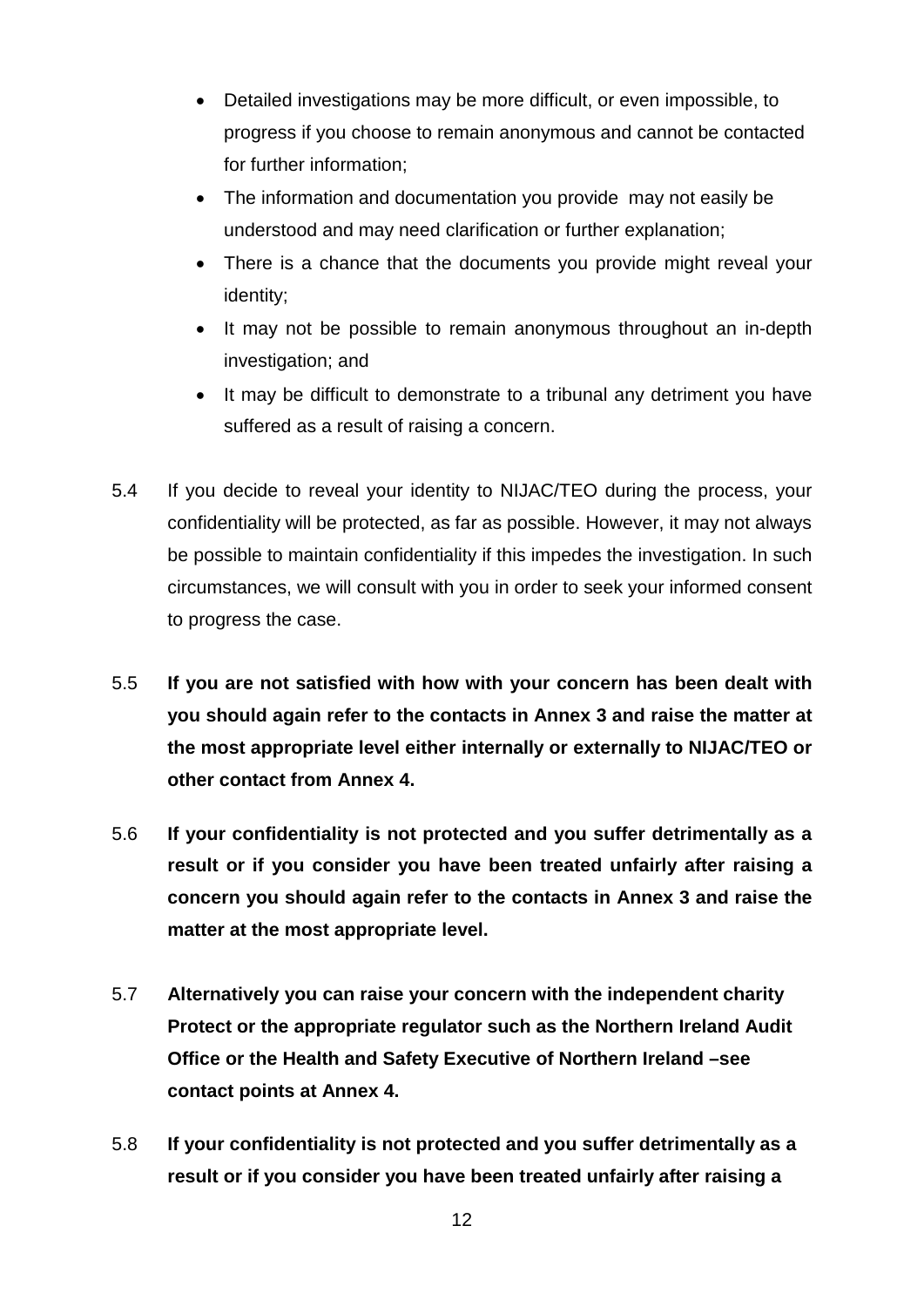# **concern you may also be able to seek recourse through an Industrial Tribunal – see contact point at Annex 4.**

- 5.9 Once you have told us of your concern, we will look into it to assess initially what action should be taken. This may involve an informal review, an internal inquiry or a more formal investigation. Where it is decided that a formal investigation is necessary the overall responsibility for the investigation will lie with a nominated "investigation officer."
- 5.10 If your concern is about possible fraud, the NIJAC will deal with it by following our Fraud Policy and Fraud Response Plan. If your concern falls more properly within the Staff Grievance Policy (or other HR Policy) or the Complaints Procedure, we will tell you.

#### **6. External disclosures**

6.1 While we hope we have given you the reassurance you need to raise your concern internally with us, we recognise that there may be circumstances where you can properly report a concern to an outside body. In fact, we would rather you raise a matter with the appropriate regulator – such as the Northern Ireland Audit Office or the Health and Safety Executive of Northern Ireland than not at all. Protect (see page 18), or your union will be able to advise you on such an option and on the circumstances in which you may be able to contact an outside body safely.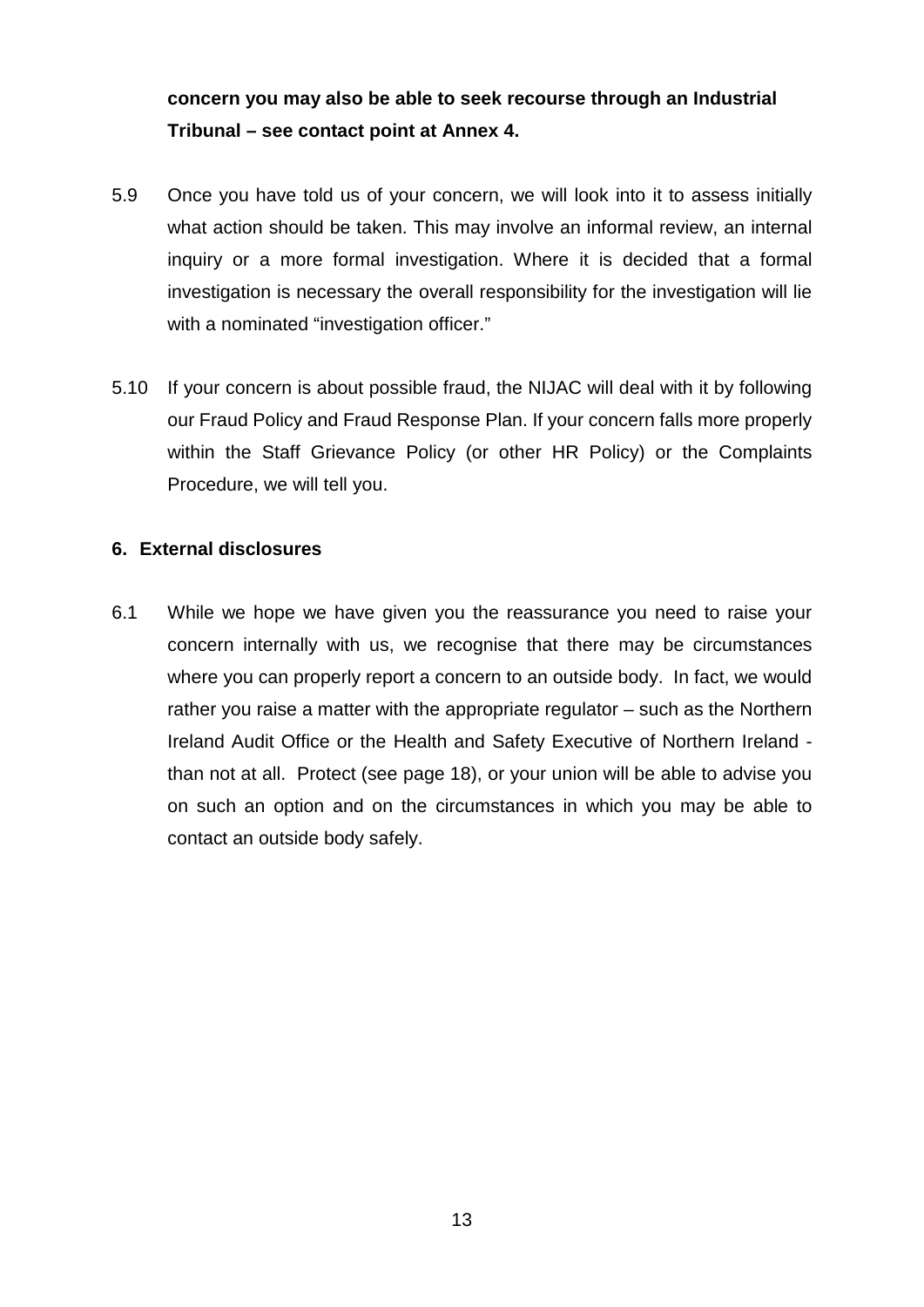#### **Annex 1 How do I raise a concern?**

- **Use the form at Annex 2**
- **Send it to the contact at Annex 3**
- **Use the contact list at Annex 4**

#### **What happens next?**

**We will:**

- **Formally acknowledge receipt of your concern within 2 working days;**
- **Formally notify you of who will be investigating your concern;**
- **Offer you the opportunity of a meeting to fully discuss the issue;**
- **Respect your confidentiality where this has been requested. Confidentiality should not be breached unless required by law;**
- **Take steps to ensure that you have appropriate support and advice;**
- **Agree a timetable for feedback. If this cannot be adhered to, NIJAC will let you know;**
- **Provide you with as much feedback as it properly can; and**
- **Take appropriate and timely action against anyone who victimises you.**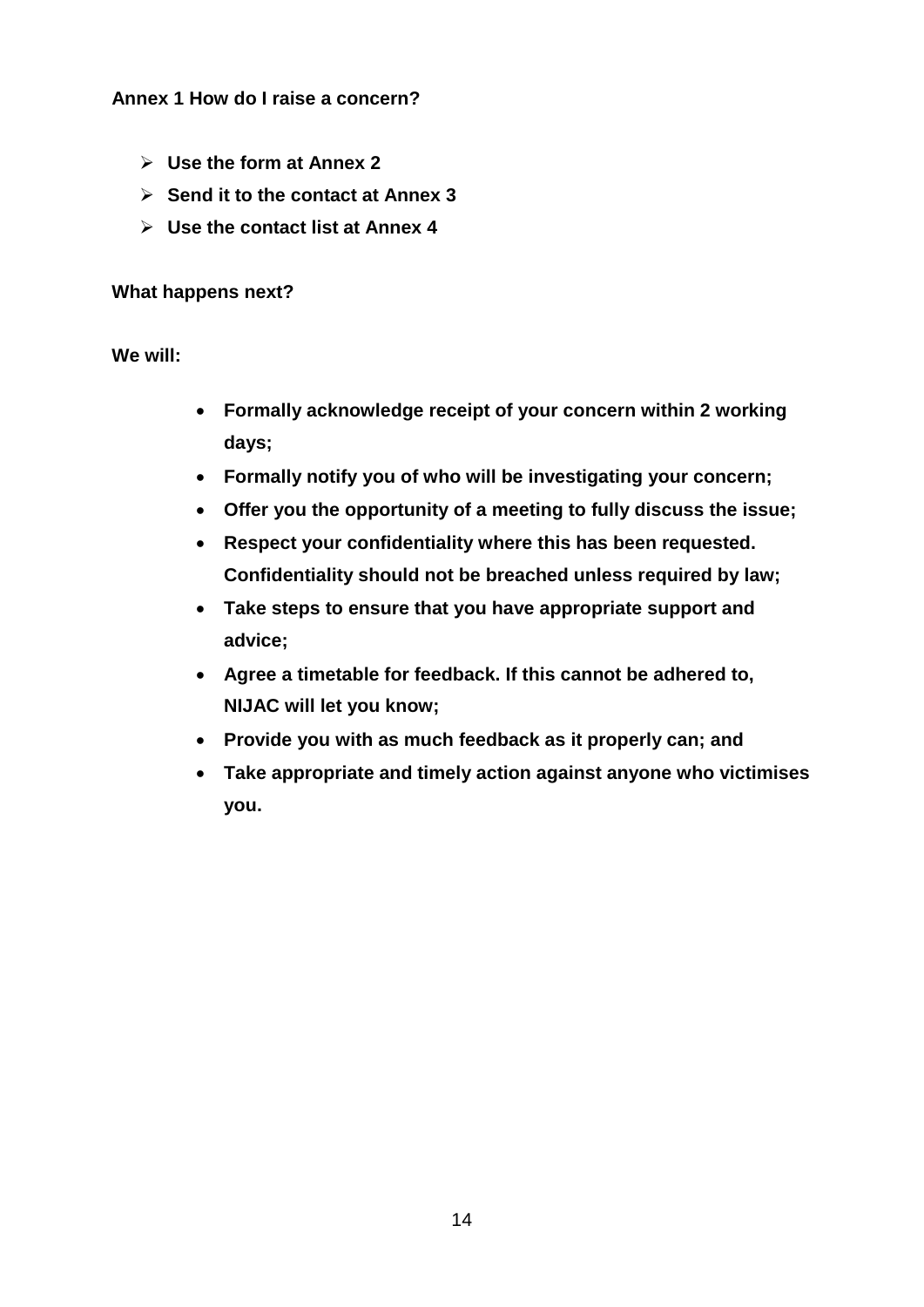**Annex 2 Whistleblowing – To assist the member of staff or the general public when Raising a Whistleblowing Concern please fill out and submit this form to the relevant contact shown in flowchart at Annex 3.**

| <b>Title</b>                          |  |
|---------------------------------------|--|
| (Mr, Mrs, Ms, Other - please specify) |  |
| Name                                  |  |
| <b>Address</b>                        |  |
| <b>Telephone Number</b>               |  |
| Email address                         |  |

Please outline full details of the alleged whistleblowing concern that you wish to raise with NIJAC:

Signature:

Date: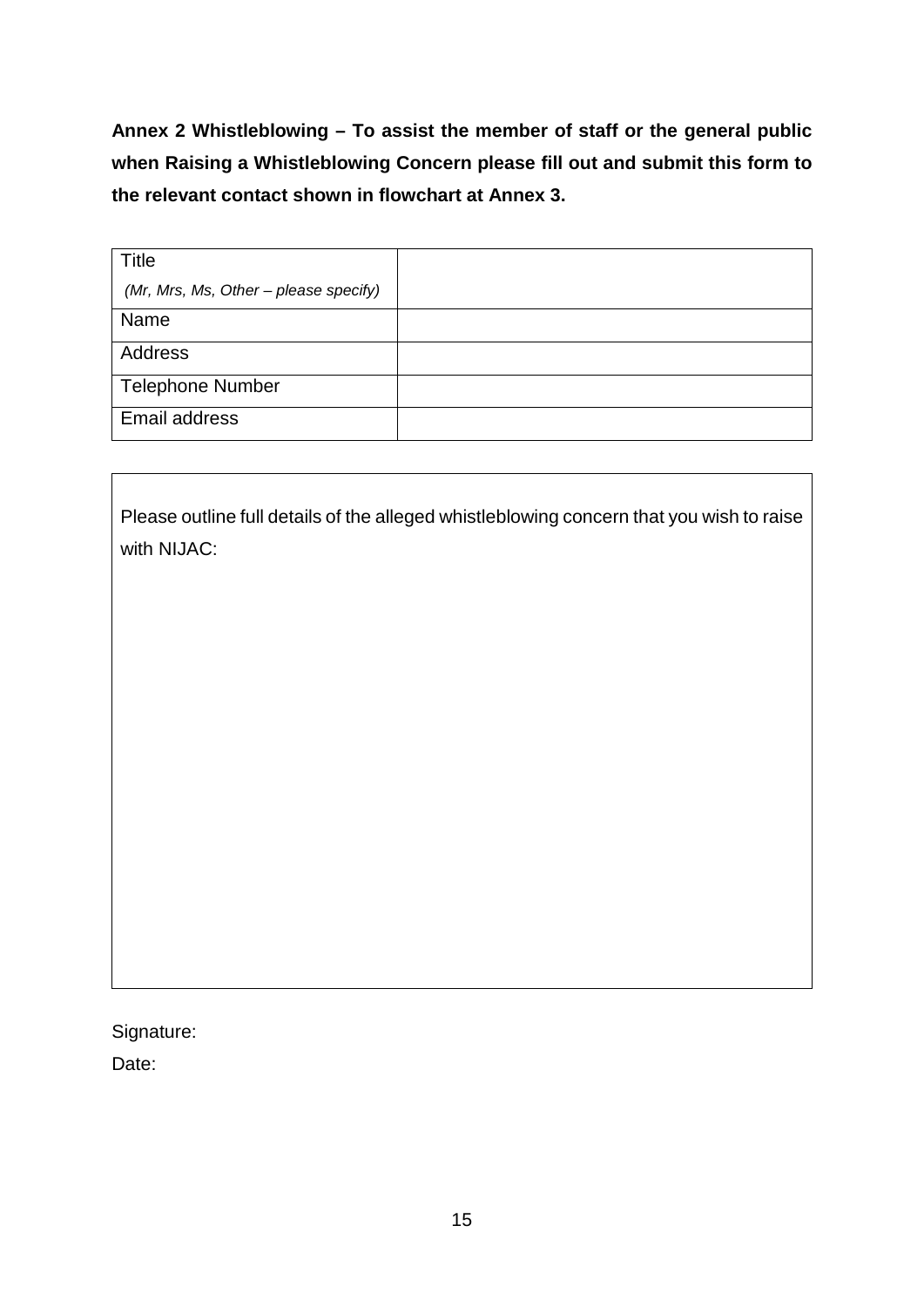#### **ANNEX 3 - NIJAC WHISTLEBLOWING PROCESS FOR CONCERNS RAISED BY STAFF AND THE GENERAL PUBLIC\***



Alternatively you can raise your concern with the independent charity Protect or the appropriate regulator such as the Northern Ireland Audit Office or the Health and Safety Executive of Northern Ireland

#### **PLEASE SEE ANNEX 4 FOR RELEVANT DETAILS FOR THE CONTACT POINTS ABOVE.**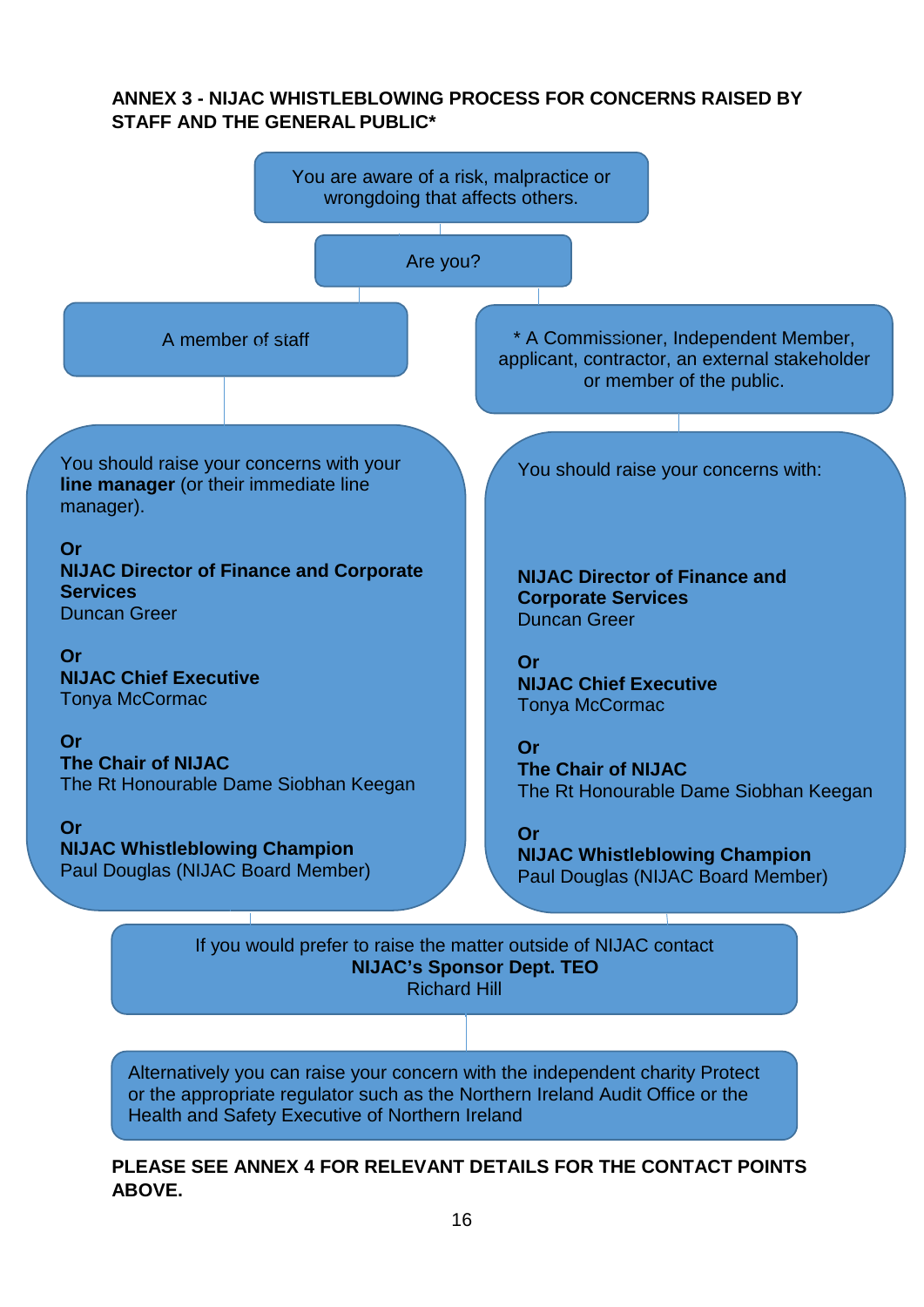## **ANNEX 4 – CONTACT DETAILS**

## **NIJAC Director of Finance and Corporate Services**

Duncan Greer, NIJAC Director of Finance and Corporate Services Headline Building, 10-14 Victoria Street Belfast, BT1 3GG Ext. 69119 or 02890569110 Email: [Duncan.Greer@nijac.gov.uk](mailto:Duncan.Greer@nijac.gov.uk)

## **NIJAC CHIEF EXECUTIVE**

Tonya McCormac, NIJAC Chief Executive Headline Building, 10-14 Victoria Street Belfast, BT1 3GG Ext. 69111 or 02890569111 Email: [Tonya.McCormac@nijac.gov.uk](mailto:Tonya.McCormac@nijac.gov.uk)

## **THE CHAIR OF NIJAC**

The Lady Chief Justice The Rt Honourable Dame Siobhan Keegan The Lady Chief Justice of Northern Ireland Royal Courts of Justice Chichester Street Belfast BT1 3JF Email: skeegan.rcj@judiciaryni.uk

## **NIJAC WHISTLEBLOWING CHAMPION**

Paul Douglas, NIJAC Board Member Headline Building, 10-14 Victoria Street Belfast, BT1 3GG Mobile: 07702967230 Email: [pauldouglas154@hotmail.co.uk](mailto:pauldouglas154@hotmail.co.uk)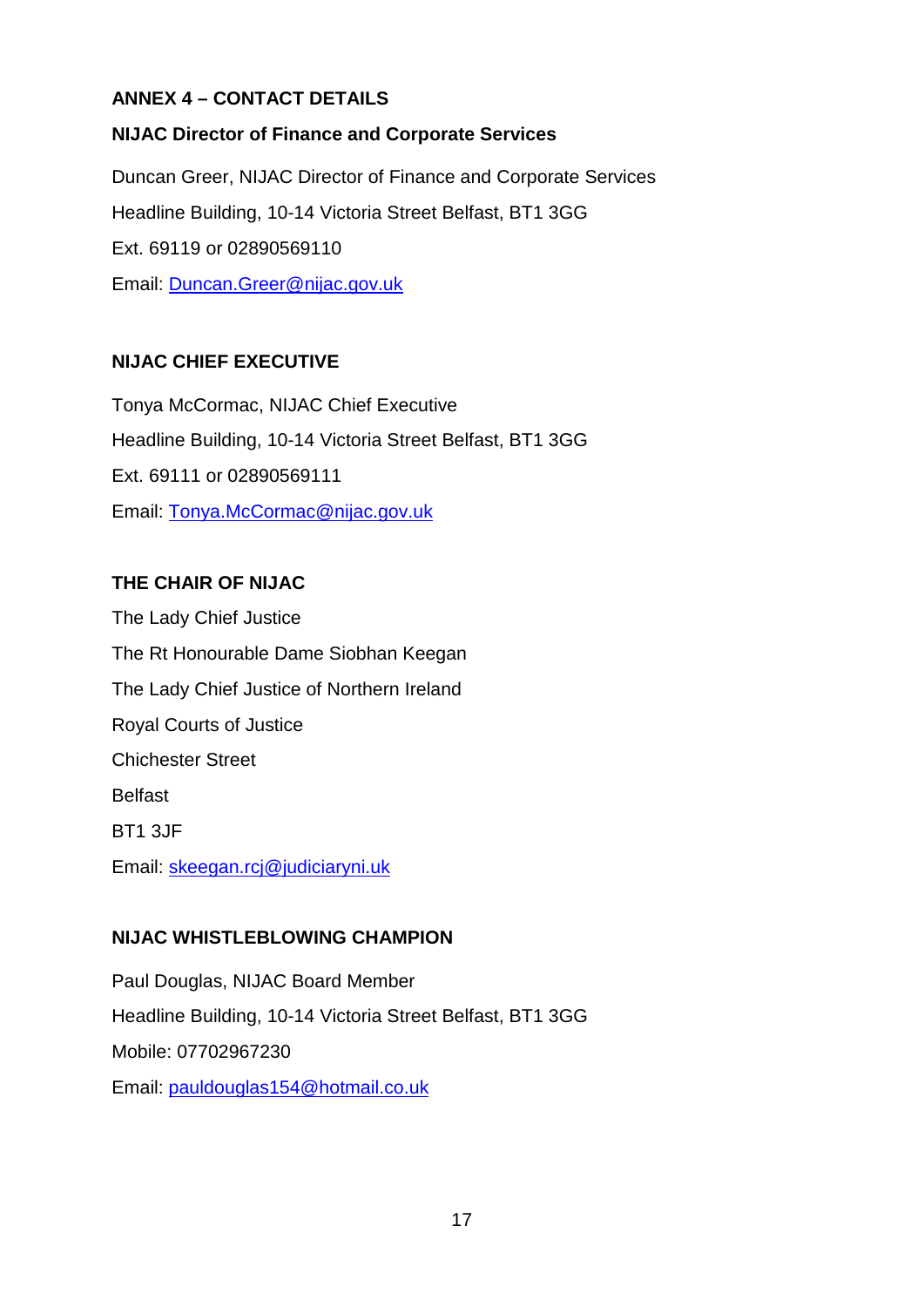# **NIJAC SPONSOR DEPT. THE EXECUTIVE OFFICE (TEO)**

Richard Hill TEO Sponsorship Unit 58 Upper English Street Armagh BT61 7LG 028 90 522069 or 07780472829 Email : [richard.hill@executiveoffice-ni.gov.uk](mailto:richard.hill@executiveoffice-ni.gov.uk)

OR

the TEO dedicated confidential email inbox for those who wish to raise a concern: Email: [RaisingConcerns@executiveoffice-ni.gov.uk](mailto:RaisingConcerns@executiveoffice-ni.gov.uk)

## **PROTECT - WHISTLEBLOWING ADVICE- INDEPENDENT CHARITY**

Protect on 020 3117 2520 or click on:

**Protect** 

## **THE NORTHERN IRELAND AUDIT OFFICE (NIAO)**

The Comptroller and Auditor General Northern Ireland Audit Office 106 University Street BELFAST BT7 1EU

Telephone: (028) 9025 1062 or (028) 9025 1000.

Email: [raisingconcerns@niauditoffice.gov.uk](mailto:raisingconcerns@niauditoffice.gov.uk)

## **HEALTH AND SAFETY EXECUTIVE FOR NORTHERN IRELAND**

83 Ladas Drive Belfast BT6 9FR

Telephone: 0800 0320 121

Email: [mail@hseni.gov.uk](mailto:mail@hseni.gov.uk)